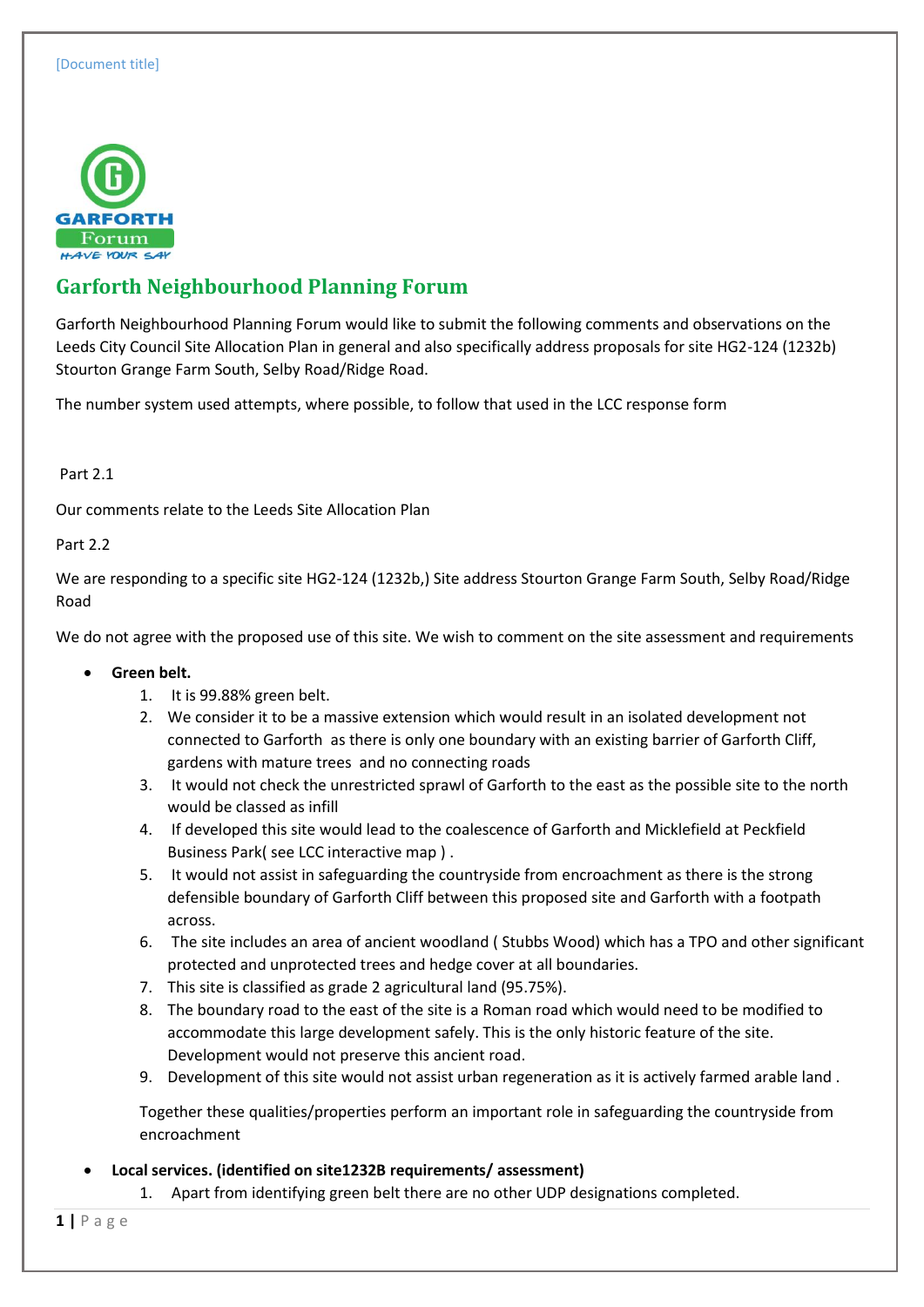- 2. The nearest train station is >1km >2km for many residents of this proposed site
- 3. bus stop >0.7km
- 4. The nearest shopping centre is Micklefield. The next nearest shopping centre is Kippax High Street. Third nearest shopping centre is Garforth Main Street
- 5. Public transport comments are unclear but state that it fails to meet standards, given a rank score of  $2^{\circ}$
- 6. Access comments, the site requires multiple access points which cannot be made through the western boundary into Garforth.
- 7. There are no completed assessments for
	- 1)network rail, 2)Yorkshire water, 3)Environment agency 4)Education 5)Flood risk 6)Gas 7)Electric 8)Fire & Rescue 9)Telecoms

#### **Highways. Garforth already has existing major traffic problems**

- Tailbacks of vehicles for half a mile wanting to exit the northbound carriageway of the M1 at junction 47
- The A1 M1 intersection has a major limitation that has serious implications for traffic flow around Garforth. Traffic leaving the northbound carriageway of the M1 at junction 47 has to travel 5/6 miles on local roads to join the A1 southbound. This problem also equally applies to traffic leaving the A1 northbound wishing to join the M1 southbound .
- There is severe traffic congestion on all routes surrounding Garforth, A63- A642- A656 at peak periods. This is exacerbated whenever there are disruptions eg road works, drainage repairs and accidents when traffic comes to a standstill on all routes in and out of Garforth.
- a. Congestion on the Main Street/ Aberford/Wakefield road (A642) and Lidgett Lane/ Selby Road (A63) at all times
- The A656 and A63 are accident blackspots
- The A656 is a Roman road and in our view is an historic monument requiring protection

The Highways Agency has already acknowledged significant network capacity issues with this site. All of the following road improvements would be necessary:

- 1. Restructuring the A1/M1 intersection to include a southbound link
- 2. Improvements to junction 47 entry and exit slip roads on both carriageways
- 3. A new dual carriage way link from junction 47 to the A63 preserving the Roman Road (A656)

4. A new dual carriageway from junction of the A642 and A63 ( southwest of Garforth) to the Peckfield roundabout A63 and A656

5. A relief road in the south of the HMCA joining M1 junction 45 to Allerton Bywater on the northern side of the river Aire

This major infrastructure would need to be put in place prior to any housing development.

**UDP designations.** There are no identified requirements

1. for green space ( all topographies )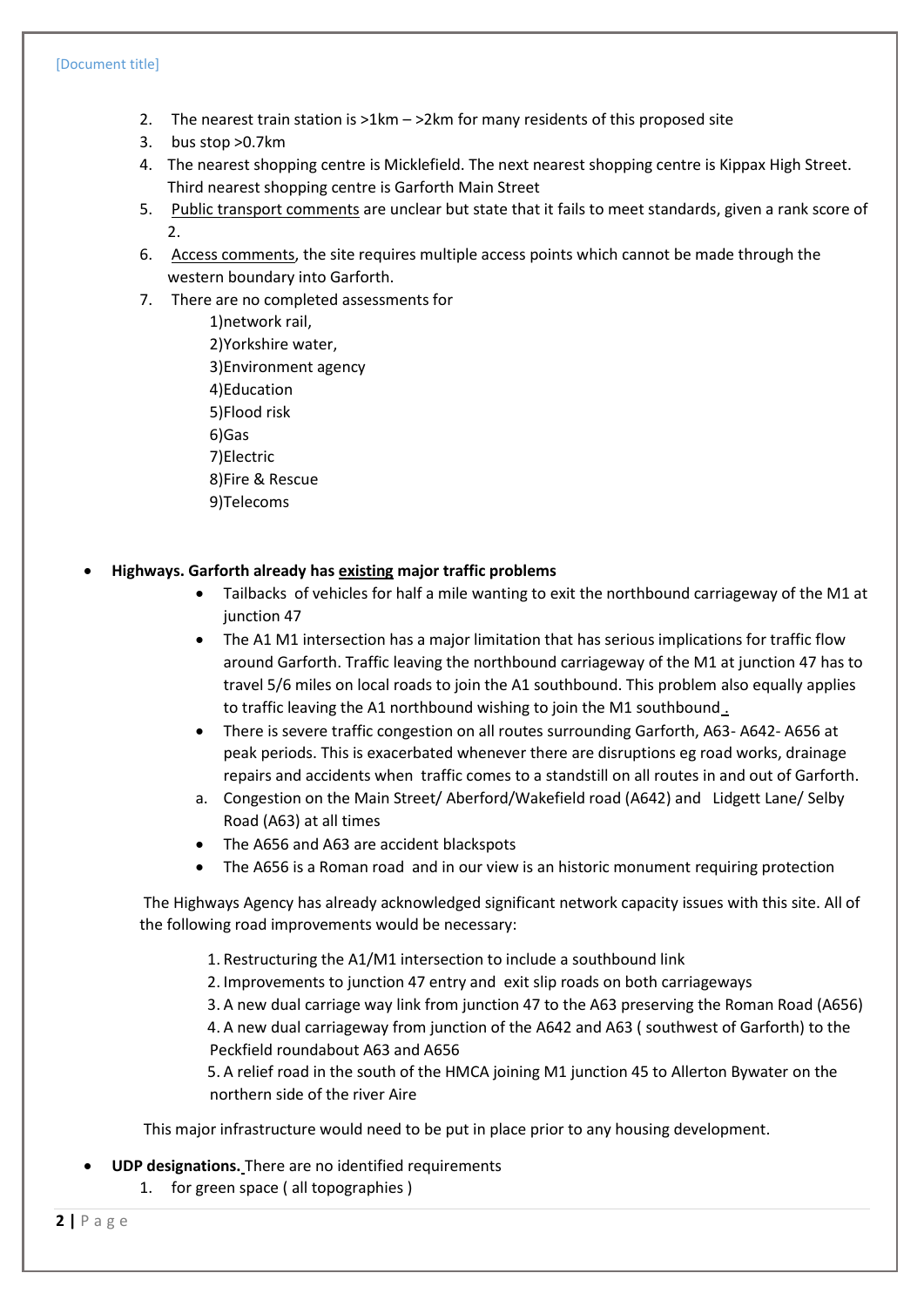- 2. retail ,
- 3. educational
- 4. healthcare
- 5. other community buildings required for a large development
- **Schools**. There are educational facilities mentioned in the site assessment,
	- 1. There is no mention of timescale when schools would be built, which has implications for children living in Garforth
	- 2. No allocation ( hectares)has been identified within the site specifically for education
	- 3. Regardless of new educational facilities proposed for this site we believe Garforth Academy will still be the first choice for parents putting more pressure on existing educational facilities.
- **Boundary, site assessment** see map The north west corner of the site contains the following which are not mentioned
	- **1. Stubb Wood** the ancient protected woodland
	- **2.** Further south along the identified boundary are mature trees providing landscaping to the housing below Garforth Cliff. Unless the site boundary is modified to protect all trees and woodland, they could be removed by the developer.
	- **3.** This site includes some land to the west (not clearly identified on the site map) which is in different ownership and permission to develop has not been granted.
	- **4.** The site runs alongside the Roman Road
	- **5.** There is a footpath running north/ south along the western edge of the site which has not been identified on this site map, but identified on OS maps
- **Ecology site assessment**:

There are several groups of trees, bushes and hedgerow cover along all the site boundaries which play a vital role in carbon absorption, noise reduction and landscaping. These need to be protected, as if removed will take many years to replace.

## **Our comments relate to the Sustainability report: relating to site 1232B**

We have reviewed the sustainability appraisals for site and would like to make the following observations on the criteria below taken from the Table 2 SA objectives, Table 4 scoring criteria, Appendix 10 ( summary of significant effects of the site allocation) and Appendix 11 (SA definition of significant negative effects and associate mitigation)

| <b>SA objective</b>                                                                                                                                         | Our comments                                                                                                                                                                                                                                                                                                                                                                                                                                                                                                         |
|-------------------------------------------------------------------------------------------------------------------------------------------------------------|----------------------------------------------------------------------------------------------------------------------------------------------------------------------------------------------------------------------------------------------------------------------------------------------------------------------------------------------------------------------------------------------------------------------------------------------------------------------------------------------------------------------|
| <b>SA9 Community cohesion</b><br>Scored a double negative identifying<br>that the site is considered to be<br>significantly out<br>of scale with settlement | We agree that new large housing allocations potentially challenge the<br>social cohesion of existing communities.<br>2. We agree with the significant negative effects identified and consider<br>that the scale of the site should be reduced significantly as the<br>proposal represents a 41% increase in housing numbers in Garforth.<br>3. The core strategy states that the largest settlement takes the largest<br>allocation but this has not been adhered to elsewhere in the city -<br>see our appendix 1. |
| SA11 minimise pressure on                                                                                                                                   | There are brownfield sites within the Garforth area and in the Outer South                                                                                                                                                                                                                                                                                                                                                                                                                                           |
| greenfield land.                                                                                                                                            | East HMCA that have been identified by LCC for other purposes (employment                                                                                                                                                                                                                                                                                                                                                                                                                                            |
| Scores a double negative identifying                                                                                                                        | / industrial and retail)                                                                                                                                                                                                                                                                                                                                                                                                                                                                                             |
| that it is a greenfield/greenbelt site.                                                                                                                     | SA report Appendix 3) These sites have not been developed during the past                                                                                                                                                                                                                                                                                                                                                                                                                                            |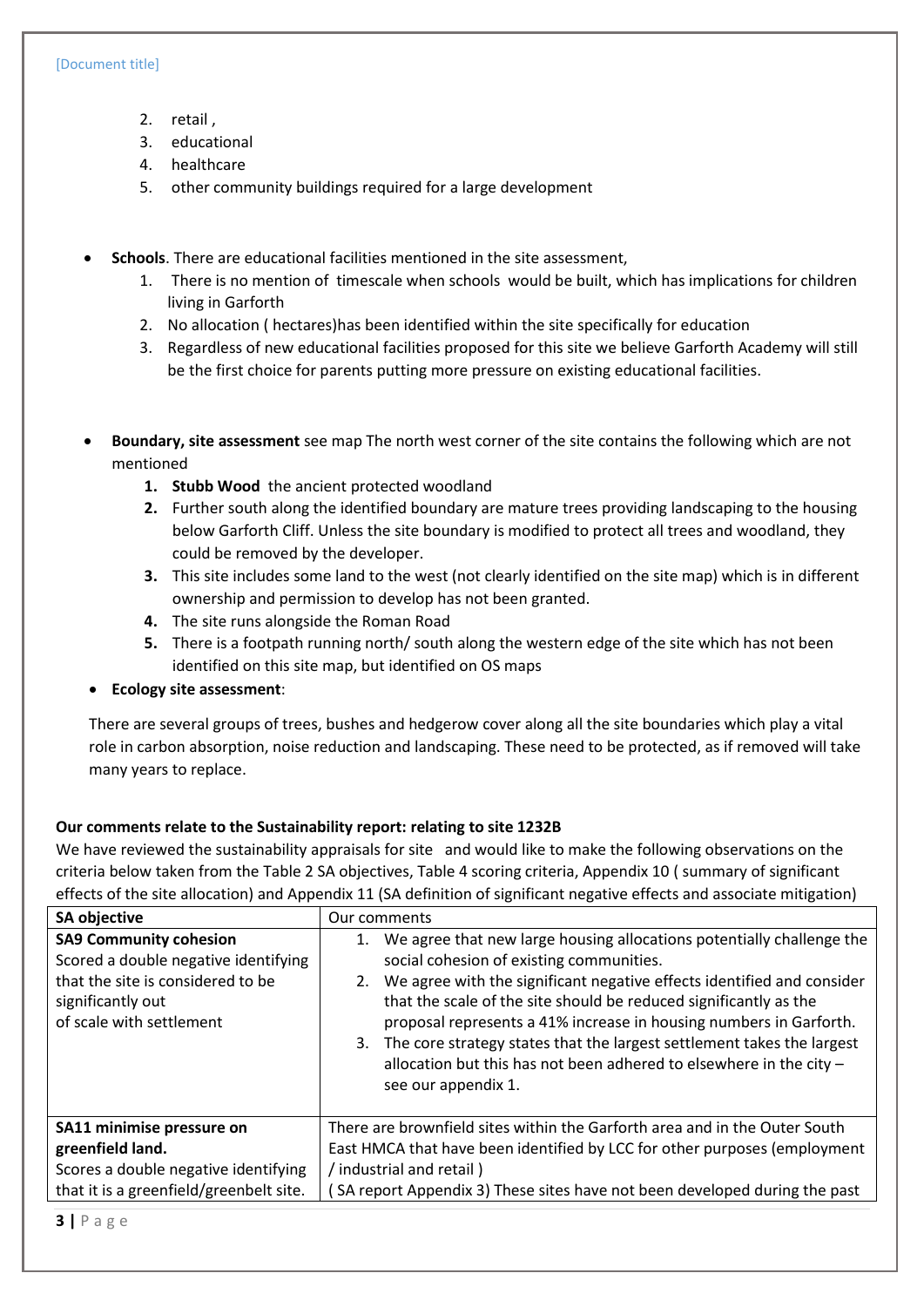| Appendix 11 states that this issue<br>cannot be addressed on site and<br>should identify alternative<br>brownfield sites                                                                                                                                                                                                                             | 20 years and could be proposed for a change of use. (Spatial Policy EC3 Part<br>A (i) )                                                                                                                                                                                                                                                                                                                                                                                                                                                                                 |
|------------------------------------------------------------------------------------------------------------------------------------------------------------------------------------------------------------------------------------------------------------------------------------------------------------------------------------------------------|-------------------------------------------------------------------------------------------------------------------------------------------------------------------------------------------------------------------------------------------------------------------------------------------------------------------------------------------------------------------------------------------------------------------------------------------------------------------------------------------------------------------------------------------------------------------------|
| <b>SA14 Improve Leeds ability to</b><br>manage extreme weather<br>conditions including flood risk<br>This is scored a positive as the site is<br>classified as flood zone 1                                                                                                                                                                          | 1. We challenge the relevance of this score in improving Leeds ability to<br>manage flood risk. The housing area below Garforth Cliff along with<br>other areas in Garforth, experience repeated incidences of flooding<br>whenever there is heavy rain.<br>2. The recent development on the side of Garforth Cliff has exacerbated<br>this problem.<br>3. We have been informed by the planners that the surface water from<br>this site 1232B will at some point feed into the existing Garforth<br>drainage system which is already overloaded.                      |
| <b>SA18 Reducing pollution</b><br>This is scored as a zero. Criteria for<br>this score relates to the<br>development being situated outside<br>50 m of a motorway or 30 m of a<br>major A road. Otherwise mitigation<br>measures are necessary<br>SA 19 maintain and enhance                                                                         | We challenge this score as the southern boundary will border the<br>1.<br>A63 Leeds to Selby Road (a major trunk road). Homes close to this<br>road will suffer increased air pollution from the heavy traffic.<br>2. 800 m from the eastern boundary there is an industrial waste site<br>with an asbestos licence. There is a history of fumes from this site<br>causing problems for Micklefield residents and 1232B will suffer in<br>the same way depending on wind direction<br>We challenge this score as the site contains several TPOs and an ancient          |
| landscape<br>This is scored as a zero, because<br>there are no existing landscaping<br>features to be retained. The UDP,<br>core strategy policies and<br>Neighbourhoods for Living SPG<br>should be applied to assess<br>landscape value                                                                                                            | woodland                                                                                                                                                                                                                                                                                                                                                                                                                                                                                                                                                                |
| SA20 consider scale of site in<br>relation to existing settlement<br>This is scored a negative indicating it<br>is a large greenfield site out of<br>character with existing settlement,<br>and the number of new housing<br>allocations potentially challenge the<br>object of retaining local<br>distinctiveness particularly in<br>outlying areas | We challenge this score which we think should be scored a double<br>1.<br>negative as it will disproportionately increase the housing by 41%.<br>No other settlement/ town in the outer areas of the city has been<br>asked to receive this number of new houses by a considerable<br>margin. Garforth has been asked to take double the number of<br>houses allocated to Morley, ten times more than Wetherby and 17<br>times more than Otley.<br>2. 1232B is isolated from Garforth, being nearer to Micklefield and<br>Kippax high streets than Garforth Main Street |
| <b>SA21 Maintain and conservation</b><br>This is scored zero on the basis that<br>it does not contain a heritage asset                                                                                                                                                                                                                               | We need to challenge this score as the eastern edge of the site is a Roman<br>Road. Until now it has been open countryside and therefore protected from<br>abuse. 1232B is planned to be built right up to this road and introduce<br>significant additional traffic. Dozens of Roman sites have been discovered in<br>and around Garforth and each one has been built over. We fear that close to<br>the road significant Roman remains will be lost forever.                                                                                                          |
| SA22A make efficient use of energy<br>and natural materials<br>This is scored a double negative as it<br>is grade 2 agricultural land in<br>cultivation                                                                                                                                                                                              | 1. The NPPF para 112 states that where significant development of<br>agricultural land is demonstrated to be necessary, LPAs should seek<br>areas of poorer quality land in preference. There is no evidence that<br>this work has been undertaken.<br>The reason for its inclusion in the consultation is 'it is a local<br>2.<br>preference' We are not aware that a survey has been undertaken to                                                                                                                                                                    |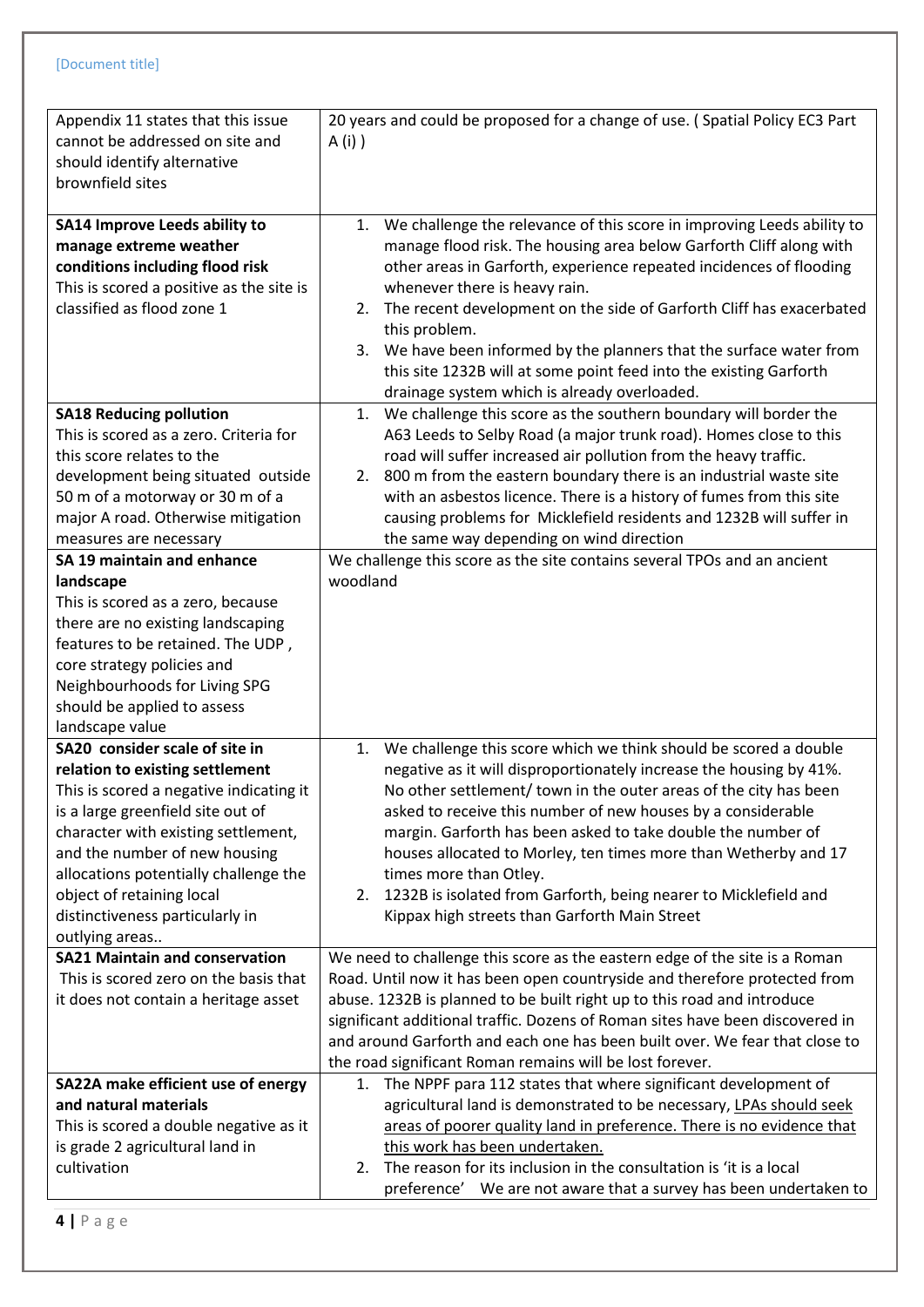| substantiate this statement and no references are given. The          |
|-----------------------------------------------------------------------|
| Garforth neighbourhood Planning Forum was not consulted. Analysis     |
| of the earlier consultation feedback reveals that less than 1 percent |
| of residents support this site                                        |
|                                                                       |

## **Core strategy - Spatial policies - comments on 1232B**

| <b>Policy</b>                                                                                                                                                                                                |                                                                                                                                                                      | <b>Our Comments</b>                                                                                                                                                                                                                                                                                                |  |
|--------------------------------------------------------------------------------------------------------------------------------------------------------------------------------------------------------------|----------------------------------------------------------------------------------------------------------------------------------------------------------------------|--------------------------------------------------------------------------------------------------------------------------------------------------------------------------------------------------------------------------------------------------------------------------------------------------------------------|--|
| <b>Spatial policy 1</b><br>Location of development.<br>To take advantage of existing<br>services (i) the largest amount of<br>development will be located in the<br>main urban area and major<br>settlements |                                                                                                                                                                      | (i)Garforth has been identified as a major settlement but our existing<br>services are oversubscribed and infrastructure is overloaded. This policy is<br>not adhered to with other settlements. See SA 20 above and appendix 1                                                                                    |  |
| (iii) For development to respect and<br>enhance the local character and<br>identity of places and                                                                                                            |                                                                                                                                                                      | (iii) This statements relates to SA9 and SA20 above both of which have been<br>scored a double negative for site 1232B                                                                                                                                                                                             |  |
| neighbourhoods<br>(viii) to undertake a review of the<br>green belt                                                                                                                                          |                                                                                                                                                                      | (viii) a green belt review has not been undertaken. Green belt is an<br>environmental constraint in the NPPG                                                                                                                                                                                                       |  |
|                                                                                                                                                                                                              | <b>Spatial policy 6 housing</b>                                                                                                                                      |                                                                                                                                                                                                                                                                                                                    |  |
|                                                                                                                                                                                                              | requirement and allocation of                                                                                                                                        |                                                                                                                                                                                                                                                                                                                    |  |
| housing land<br>(i)                                                                                                                                                                                          | Sustainable location<br>which meets standards<br>of public transport<br>accessibility, supported<br>by existing or access to<br>new local facilities and<br>services | (i) Nearest bus stop identified is 732.3 metres, nearest bus services to Leeds<br>involves walking to Ninelands Lane ( or 166/163. Railway access will be<br>>2km for some residents. Services at peak times, particularly rail services<br>are severely strained                                                  |  |
| (ii)                                                                                                                                                                                                         | Preference for<br>brownfield and<br>regeneration sites                                                                                                               | (ii)In Garforth brownfield sites appear not to have been considered for<br>allocation. We are concerned that they will be developed for housing<br>without the required planning permission following recent government<br>legislation. Brownfield sites in outer south east HMCA have also not been<br>considered |  |
| (iii)                                                                                                                                                                                                        | Least impact on green<br>belt purposes                                                                                                                               | (iii) This site would have a major impact on the main purposes of the green<br>belt and would join Garforth to Micklefield.                                                                                                                                                                                        |  |
| (iv)                                                                                                                                                                                                         | Opportunities to<br>reinforce or enhance the<br>distinctiveness of<br>existing neighbourhoods.                                                                       | (iv) There is no evidence that site 1232B would enhance/reinforce the<br>distinctiveness of Garforth. The opposite would occur.                                                                                                                                                                                    |  |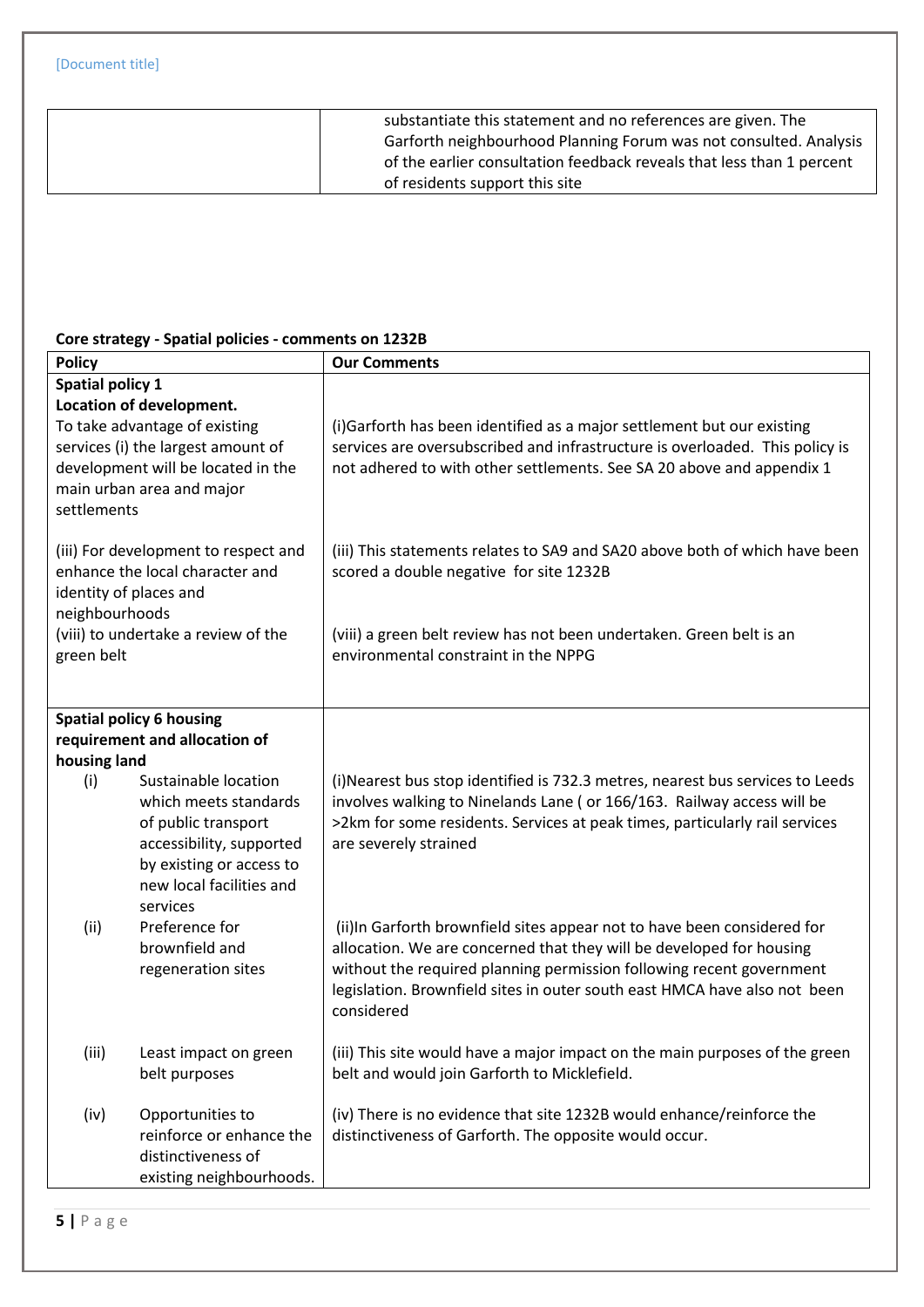| The need for realistic<br>(v)                                                                                                                                                                           | (v) 1232b has been placed in phase 1. Given the lack of services and<br>infrastructure this is not a realistic lead in time.                                                                                                                                                                           |
|---------------------------------------------------------------------------------------------------------------------------------------------------------------------------------------------------------|--------------------------------------------------------------------------------------------------------------------------------------------------------------------------------------------------------------------------------------------------------------------------------------------------------|
| lead-in times.                                                                                                                                                                                          |                                                                                                                                                                                                                                                                                                        |
| Generally avoiding or<br>(vi)<br>mitigating areas of flood risk                                                                                                                                         | (vi) Whilst site 1232B is not within a flood risk zone, development on this<br>site (above Garforth Cliff) currently used for growing crops would inevitably<br>exacerbate the current surface water flooding experienced by properties on<br>land below the Garforth Cliff and Severn Drive.          |
| Spatial policy 7 distribution of                                                                                                                                                                        | We note that the outer north east HMCA has been allocated a very<br>$\bullet$                                                                                                                                                                                                                          |
| housing land and allocations                                                                                                                                                                            | similar number of houses but is approximately double the land                                                                                                                                                                                                                                          |
| Table 3 identifies the outer south<br>east HMCA with 7% and outer north                                                                                                                                 | mass of the outer south east<br>Garforth has been allocated 83% of new housing for the outer south                                                                                                                                                                                                     |
| east with 8%                                                                                                                                                                                            | ٠<br>east HMCA see map 7.                                                                                                                                                                                                                                                                              |
|                                                                                                                                                                                                         | There has not been a local housing needs assessment.<br>$\bullet$                                                                                                                                                                                                                                      |
| Spatial policy 10 Green belt<br>A review of the green belt will need<br>to be carried out to accommodate<br>the scale of housing<br>(iv) sites assessed against the<br>purpose of including land in the | Removal of green belt land for Site 1232b also removes the primary<br>$\bullet$<br>purposes of the green belt policy as it would join Garforth and<br>Micklefield.<br>1232A would no longer have a green belt role and lead to further<br>development (as rounding up) in a site to the north of 1232B |
| green belt (NPPF)<br>Spatial policy 11 transport                                                                                                                                                        | $\bullet$                                                                                                                                                                                                                                                                                              |
| infrastructure priorities                                                                                                                                                                               | Site requirements for 1232B do not have any comment from<br>Network Rail.                                                                                                                                                                                                                              |
|                                                                                                                                                                                                         | It is noted that Highways England Identify site 1232B as a major<br>$\bullet$<br>concern. It would be imperative for transport infrastructure to be<br>put in place ahead of development                                                                                                               |
| Spatial policy H1 managed release                                                                                                                                                                       |                                                                                                                                                                                                                                                                                                        |
| of sites                                                                                                                                                                                                |                                                                                                                                                                                                                                                                                                        |
| (ii) Locations with best public                                                                                                                                                                         | (ii) site 1232B does not meet this requirement                                                                                                                                                                                                                                                         |
| transport accessibility<br>(iii) Locations with best accessibility                                                                                                                                      | (iii) site 1232B does not meet this requirement as Garforth infrastructure                                                                                                                                                                                                                             |
| to local services                                                                                                                                                                                       | and all services are severely overstretched                                                                                                                                                                                                                                                            |
|                                                                                                                                                                                                         | Garforth with 2 railway stations and proximity to M1 would appear to be<br>well supplied, however the reality of accessing these services needs to be<br>acknowledged as they are at capacity and daylong parking is already taking<br>place along major A roads in the area.                          |
| (iv) Locations with least impact on<br>green belt objectives.                                                                                                                                           | (iv) site 1232B has a major impact on the main green belt purpose to<br>prevent coalescence as LCC have not identified any brownfield sites.                                                                                                                                                           |
| (v)Consideration will be given to                                                                                                                                                                       | (v)Site 1232B would need major infrastructure to make the site sustainable.                                                                                                                                                                                                                            |
| bring forward large sites to facilitate<br>early delivery                                                                                                                                               | To commence in phase 1 will result in major disruption to all the<br>surrounding area.                                                                                                                                                                                                                 |
|                                                                                                                                                                                                         |                                                                                                                                                                                                                                                                                                        |
| Policy H4 housing mix                                                                                                                                                                                   |                                                                                                                                                                                                                                                                                                        |
| Developments over 250 units,                                                                                                                                                                            | Although no local housing needs assessment has been undertaken,                                                                                                                                                                                                                                        |
| developers should submit a housing                                                                                                                                                                      | LCC (Table 4) has already identified the housing mix.                                                                                                                                                                                                                                                  |
| needs assessment                                                                                                                                                                                        | The requirements of the local community have not been<br>$\bullet$<br>determined.                                                                                                                                                                                                                      |
|                                                                                                                                                                                                         | The requirements for site 1232B do not state this as a necessity for<br>$\bullet$                                                                                                                                                                                                                      |
|                                                                                                                                                                                                         | developers.<br>It is our view that a full housing needs assessment should be                                                                                                                                                                                                                           |
| $6$   Page                                                                                                                                                                                              |                                                                                                                                                                                                                                                                                                        |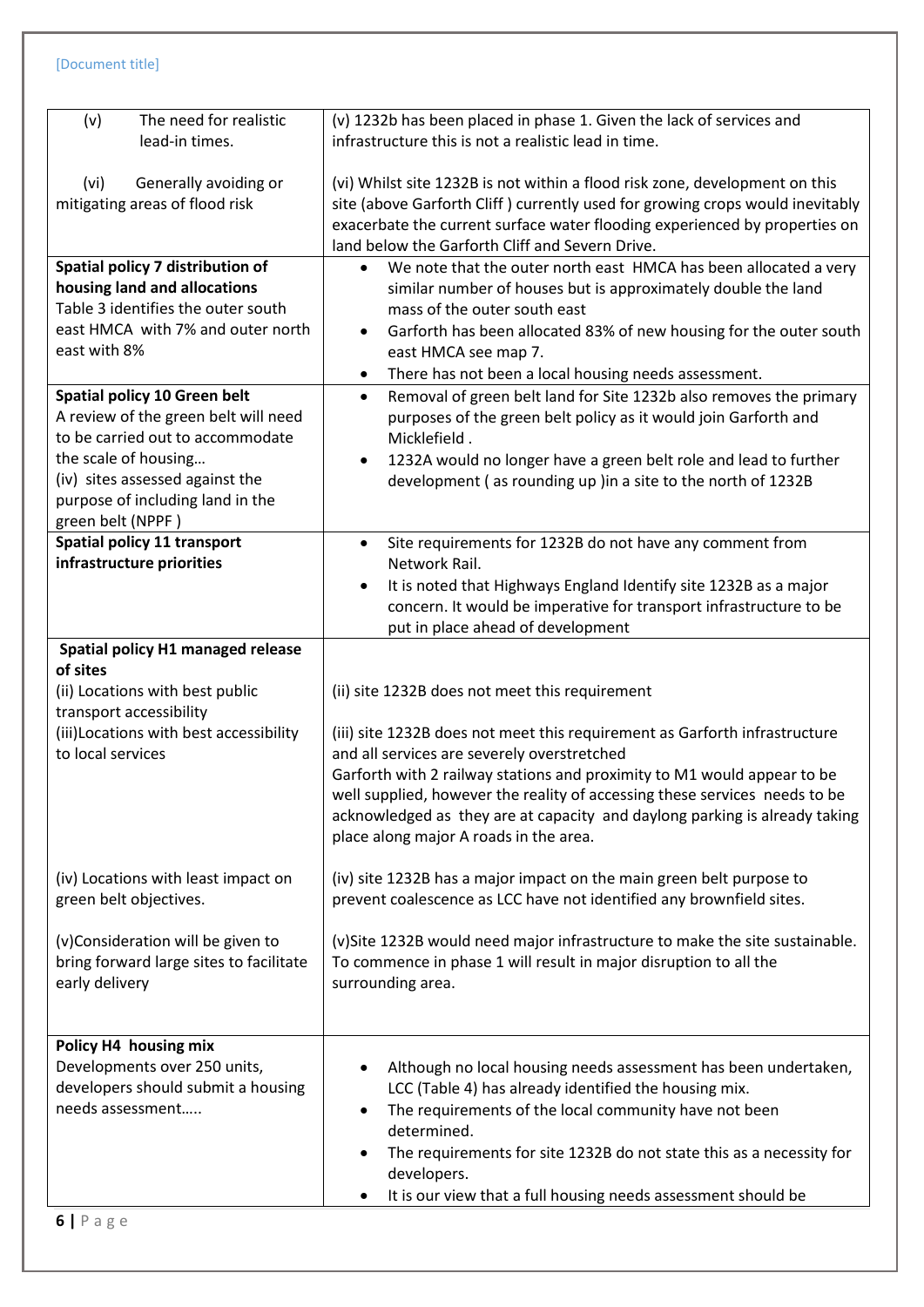|                                                                                                                                                                                                                                                                                                                                                                                                                                            | undertaken for Garforth before any development.                                                                                                                                                                                                                                                                                                                                                                                                                                                                                                                                                                                                                                                                              |
|--------------------------------------------------------------------------------------------------------------------------------------------------------------------------------------------------------------------------------------------------------------------------------------------------------------------------------------------------------------------------------------------------------------------------------------------|------------------------------------------------------------------------------------------------------------------------------------------------------------------------------------------------------------------------------------------------------------------------------------------------------------------------------------------------------------------------------------------------------------------------------------------------------------------------------------------------------------------------------------------------------------------------------------------------------------------------------------------------------------------------------------------------------------------------------|
| Policy P11 conservation                                                                                                                                                                                                                                                                                                                                                                                                                    |                                                                                                                                                                                                                                                                                                                                                                                                                                                                                                                                                                                                                                                                                                                              |
| historic environments and                                                                                                                                                                                                                                                                                                                                                                                                                  | The east boundary of site 1232B is a Roman road and the site contains                                                                                                                                                                                                                                                                                                                                                                                                                                                                                                                                                                                                                                                        |
| landscape will be conserved and                                                                                                                                                                                                                                                                                                                                                                                                            | ancient woodland (Stubbs Wood) There is no mention of the need to                                                                                                                                                                                                                                                                                                                                                                                                                                                                                                                                                                                                                                                            |
| enhanced                                                                                                                                                                                                                                                                                                                                                                                                                                   | conserve the above                                                                                                                                                                                                                                                                                                                                                                                                                                                                                                                                                                                                                                                                                                           |
| Policy G2 creation of new tree cover<br>States that loss of harm to Ancient                                                                                                                                                                                                                                                                                                                                                                | Site 1232B has Ancient Woodland and Veteran trees which carry TPOs.<br>However these are not mentioned on either the site assessment or site<br>requirements. The site boundary should be changed to preserve the existing                                                                                                                                                                                                                                                                                                                                                                                                                                                                                                   |
| Woodland and Veteran trees will be<br>resisted                                                                                                                                                                                                                                                                                                                                                                                             | tree cover                                                                                                                                                                                                                                                                                                                                                                                                                                                                                                                                                                                                                                                                                                                   |
| Policy G3 standards for open space,<br>sport and recreation                                                                                                                                                                                                                                                                                                                                                                                | Site 1232B 2.4 x 2314 = 5553 individuals (assume 1000 children) will require<br>Parks & gardens = 5.5 ha<br>Outdoor sports provision = 6.6                                                                                                                                                                                                                                                                                                                                                                                                                                                                                                                                                                                   |
| 5.5.11 average household size 2.4 is                                                                                                                                                                                                                                                                                                                                                                                                       | Amenity = $2.74$                                                                                                                                                                                                                                                                                                                                                                                                                                                                                                                                                                                                                                                                                                             |
| used to convert the green space                                                                                                                                                                                                                                                                                                                                                                                                            | Children's play = 2 facilities                                                                                                                                                                                                                                                                                                                                                                                                                                                                                                                                                                                                                                                                                               |
| standards                                                                                                                                                                                                                                                                                                                                                                                                                                  | Allotments = 1.32                                                                                                                                                                                                                                                                                                                                                                                                                                                                                                                                                                                                                                                                                                            |
|                                                                                                                                                                                                                                                                                                                                                                                                                                            | Natural green space = 11ha                                                                                                                                                                                                                                                                                                                                                                                                                                                                                                                                                                                                                                                                                                   |
|                                                                                                                                                                                                                                                                                                                                                                                                                                            | Total needed= 27.16 hectares plus 2 children's play spaces                                                                                                                                                                                                                                                                                                                                                                                                                                                                                                                                                                                                                                                                   |
| Policy G4 new greenspace provision                                                                                                                                                                                                                                                                                                                                                                                                         | No mention of actual requirements above stated in either the site<br>assessment or site requirements. Garforth present greenspace does not                                                                                                                                                                                                                                                                                                                                                                                                                                                                                                                                                                                   |
| See policy G3                                                                                                                                                                                                                                                                                                                                                                                                                              | meet LCC standards Appendix 2                                                                                                                                                                                                                                                                                                                                                                                                                                                                                                                                                                                                                                                                                                |
| Policy G8 Protection of important<br>species and habitats                                                                                                                                                                                                                                                                                                                                                                                  | Site 1232B although used for growing crops contains mature<br>$\bullet$<br>woodland, trees and hedges along the boundary.<br>There are many bird, small mammal, insect species and flora that<br>٠<br>are not found elsewhere because it is situated on a ridge of<br>magnesium limestone that runs both sides of the A1, much of which<br>is intensively managed arable land.<br>The woodland and hedgerows provide the habitats for the many<br>٠<br>species many of whom are threatened See our appendix 3<br>The plan should have demonstrated a need to develop this<br>particular site and the requirements for developers should have<br>included the need to preserve woodland, trees, hedges and native<br>species. |
| Policy EN5 managing flood risk<br>Site 1232B is not considered to be in<br>a flood zone. Site requirements state<br>that development proposals should<br>consider restoration of culvert<br>/canalised watercourse. In<br>recognition of drainage capacity<br>issues in the Garforth area, the<br>development must demonstrate that<br>there will be no negative cumulative<br>impact on the wider drainage system<br>in the Garforth area | What will be the criteria for deciding there will be no negative impact?<br>Based on our experience of recent housing development on the side of<br>Garforth Cliff, when despite warnings about this known problem by local<br>councillors and Garforth Flood Group and promises from developers to<br>prevent such run off problems, surface water flooding worsened, we affirm<br>with confidence that removal of this agricultural land will exacerbate the<br>surface water flooding frequently experienced by residents below the<br>Garforth Cliff.                                                                                                                                                                    |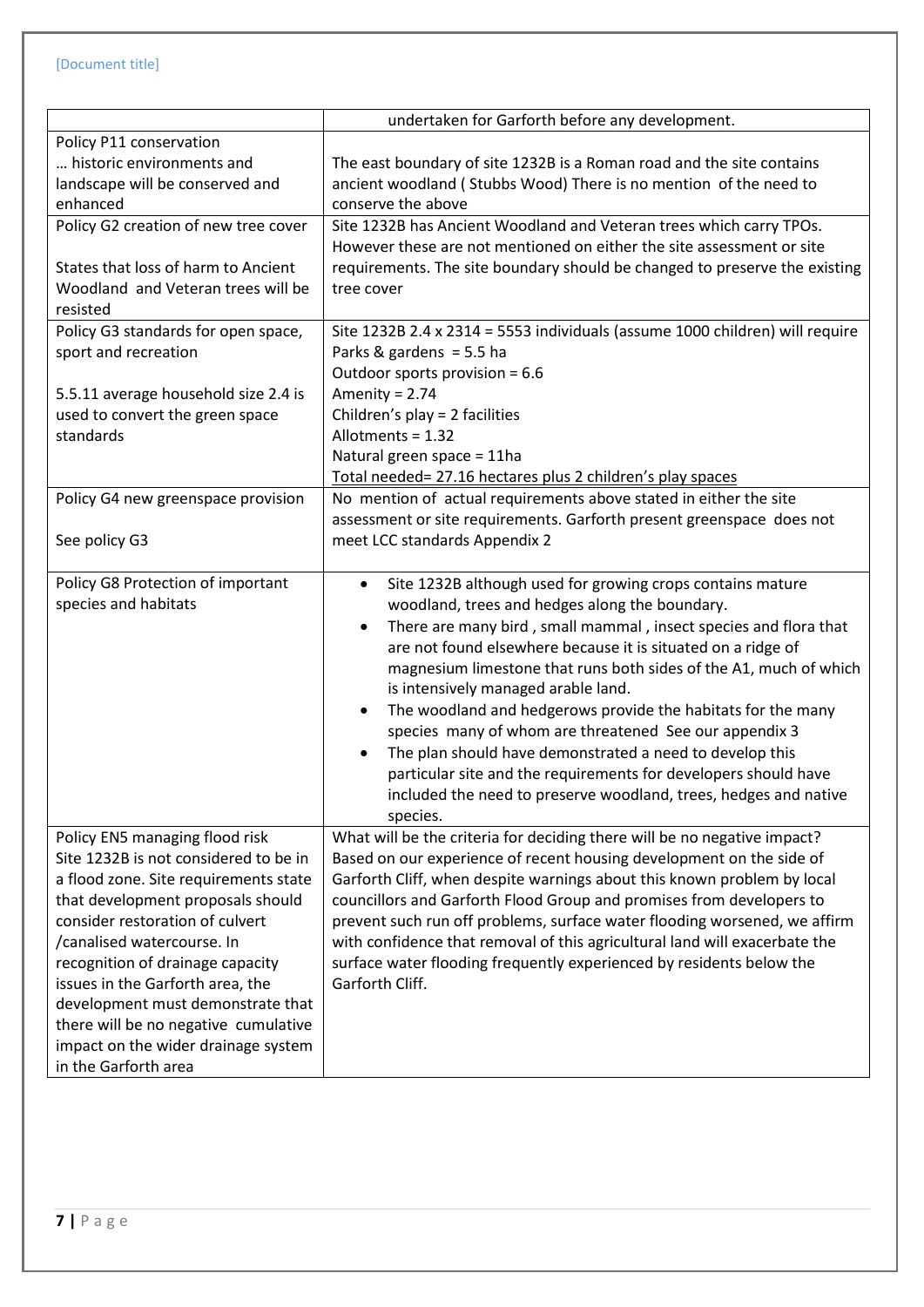#### **Part 3 is the plan sound?**

#### **Is it positively prepared? NO**

- 1. The plan does not seek to meet the local needs for housing (CPRE). There has not been a survey of Garforth's housing needs. Site 1232B has been allocated 83% of all the new housing build in the Outer South East HMCA where is the evidence?
- 2. The site 1232B significantly fails to meet LCC Sustainability Appraisal scoring a double negative on 9, 11 and 22, scoring negative on SA3,4,6,13,16,20 and we disagree with the 0 score given to SA10,14,18, 19 and 21 which we consider to be a negative.
- 3. The site 1232B does not meet the Core Strategy spatial policies 1,6 see earlier reference
- 4. SAP & AVAP infrastructure background paper para 2.67 only requires developers to take care that surface water is adequately drained through the appropriate system. There is no mention of effect on existing sewerage systems which is of a major concern to Garforth
- 5. The plan does not meet Core strategy Spatial policy 10 as a review of the green belt has not been carried out and site 1232B is contrary to the purpose of the green belt policy as it would coalesce Garforth with Micklefield
- 6. The site boundary includes land which cannot be developed. There is Ancient Woodland and land in different ownership which has not been offered for development. The site includes another footpath from the Selby road running north to the east of the existing housing to Green Lane School which has not been identified but is shown on OS maps. Signposts have been removed.

#### **Is the plan justified? NO**

- 1. Site 1232B is the only site to be considered
- 2. It has been allocated 83% of all new housing for the Outer South East HMCA. There is no explanation for this decision.
- 3. This site fails to meet many of the SAs.
- 4. Other sites within the Outer South East HMCA with far better SA scoring have failed to be considered. See our appendix 4.
- 5. There is not enough evidence to release site 1232B.
- 6. There are many sites within the Outer South East HMCA which have been discounted for reasons which could equally apply to site 1232B Site Allocation Plan- site Allocation Proposals (housing and safeguarded land) No. 9 Outer South East.

#### **Is the plan effective? No**

Not whilst the plan for 1232B is allocated to phase 1 despite major concerns having been identified by the Highways Authority and there is being no evidence that any public transport authority, Network Rail, Yorkshire Water, clinical commissioning groups, education , fire & rescue services , utilities (gas, electric and telecoms) have been consulted. Without consulting these agencies and the initial issues and problems being identified, site 1232B cannot be regarded as effective in delivering the allocated housing, associated infrastructure and services necessary to this large development.

#### **Is the plan consistent with national planning policy? No**

**1. NPPF 9 protecting green belt land**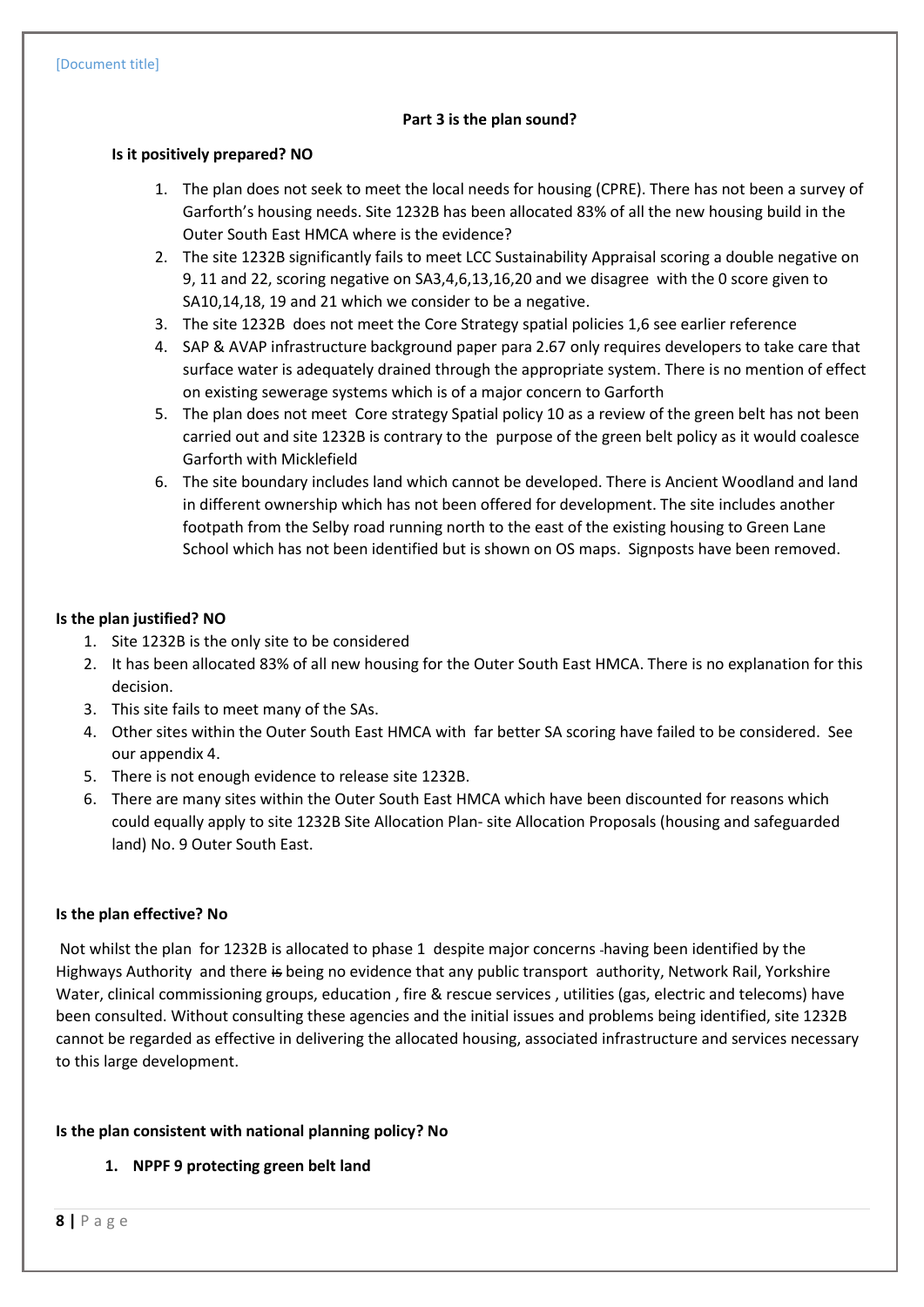Para 80 States that the green belt serves five purposes of which one is to prevent settlements merging, Site 1232B would coalesce Garforth with Micklefield

## **Part 4 legally compliant**

## **1. 4.1 Do you consider the plan to be legally compliant? NO**

**NPPF and the Localism Act 2011** relating to the Statement of Community Involvement.

| <b>LCC Community</b><br>Involvement | Our comments                                                                                                                                                                                                                                                                                                                                                                                                                                                                                                           |
|-------------------------------------|------------------------------------------------------------------------------------------------------------------------------------------------------------------------------------------------------------------------------------------------------------------------------------------------------------------------------------------------------------------------------------------------------------------------------------------------------------------------------------------------------------------------|
| Principle                           |                                                                                                                                                                                                                                                                                                                                                                                                                                                                                                                        |
| Early contact                       | Residents of Garforth only became aware of the LCC Site Allocation Issue & Options Plan in July<br>2013, 2 weeks before the consultation finished. The Forum was not designated until November<br>2014 therefore unable to comment on the Core Strategy. The Forum was not consulted on the<br>second draft of the Site Allocations Plan (presently under consultation), therefore the Forum<br>was unable to comment on and amend the draft of the Outer South East SAP. This is our first<br>opportunity to comment. |
| Access to                           | Information is not easily available, without monitoring the Development Plans Panel                                                                                                                                                                                                                                                                                                                                                                                                                                    |
| information                         | committee minutes we would not have been informed about the contents of the revised SAP in<br>January 2015. There was no information to explain how we could have commented or<br>requested our ward members to comment on our behalf.                                                                                                                                                                                                                                                                                 |
|                                     | We were aware of this forthcoming consultation period, however we had to keep requesting                                                                                                                                                                                                                                                                                                                                                                                                                               |
|                                     | the consultation dates . When the information was finally obtained there was little time to                                                                                                                                                                                                                                                                                                                                                                                                                            |
|                                     | organise our publicity prior to the commencement of the consultation period.                                                                                                                                                                                                                                                                                                                                                                                                                                           |
|                                     | We have requested information explaining the removal of some of our voting areas which were                                                                                                                                                                                                                                                                                                                                                                                                                            |
|                                     | placed in the Leeds East HMCA then allocated to the AVLAAP, and the subsequent deduction of                                                                                                                                                                                                                                                                                                                                                                                                                            |
|                                     | the housing contribution from the Leeds East Target in June 2015. We are still waiting.<br>There has been no explanation given for the selection of site 1232B when it significantly failed<br>to meet many of the Sustainability Appraisal Criteria.                                                                                                                                                                                                                                                                  |
|                                     | We requested but were not given the main reference documents. Obtaining the relevant                                                                                                                                                                                                                                                                                                                                                                                                                                   |
|                                     | information from the many documents (only one set) is difficult in a sometimes noisy setting                                                                                                                                                                                                                                                                                                                                                                                                                           |
|                                     | in the local library. Reading through them online is not a satisfactory alternative.                                                                                                                                                                                                                                                                                                                                                                                                                                   |
|                                     | In the absence of a Parish council a Neighbourhood Planning Forum should be consulted at all                                                                                                                                                                                                                                                                                                                                                                                                                           |
|                                     | stages. This has not happened. There was no strategy for encouraging Parish Councillors to<br>work with neighbourhood planning Forums to suggest housing allocations for their HMCA                                                                                                                                                                                                                                                                                                                                    |
| <b>Reducing barriers</b>            | The LCC Statement of Community Involvement states that 'opportunities will be provided to                                                                                                                                                                                                                                                                                                                                                                                                                              |
|                                     | consult those parts of the community which do not normally get involved in planning issues'                                                                                                                                                                                                                                                                                                                                                                                                                            |
|                                     | , yet fail to consult the Garforth Neighbourhood Planning Forum during the preparation of the<br>SAP                                                                                                                                                                                                                                                                                                                                                                                                                   |
| Appropriate                         | The GNPF have not been consulted during the preparation of the SAP as it effects the Outer                                                                                                                                                                                                                                                                                                                                                                                                                             |
| methods                             | South East HMCA. Making the SAP available and providing maps is not the same as consultation                                                                                                                                                                                                                                                                                                                                                                                                                           |
|                                     | during the preparation of these plans                                                                                                                                                                                                                                                                                                                                                                                                                                                                                  |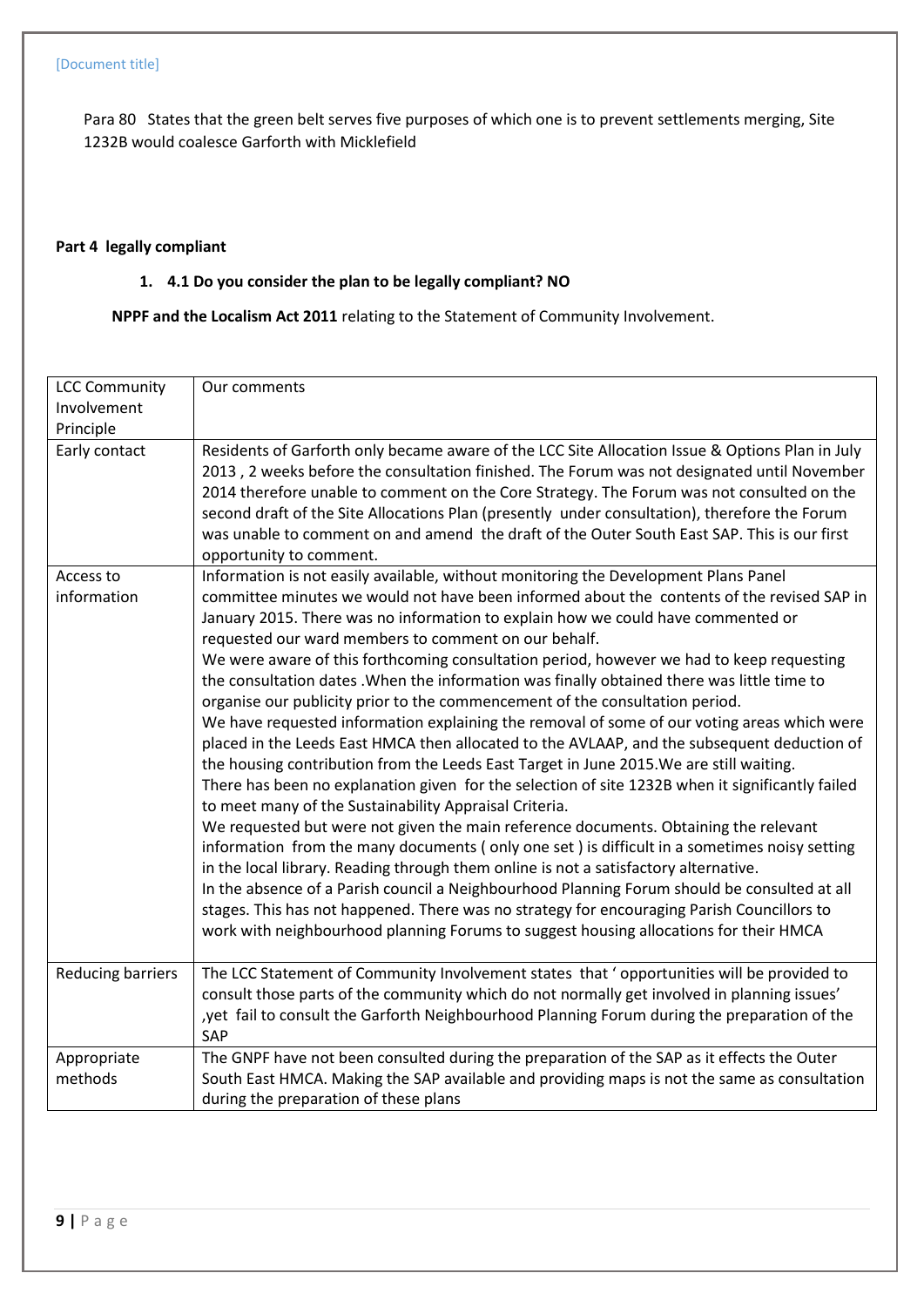- 4.2 Statement of Community involvement. For the Statement of Community Involvement ( adopted in 2007 ) to be included in the LDF, without reference to the requirements to the National Planning Policy Framework and the Localism Act ( 2011 ) and how the council will address them, must mean that the plan is **not consistent with national policy** and cannot be **legally compliant** if it does not incorporate the requirements of the Act
- Authority Monitoring report. The LDS document February 2015 states that an 'Authority Monitoring Report' will be prepared each year. It is understood that there has not been an Annual Monitoring report since 2013. If as stated the Localism Act requires such a report and no up to date report exists, then it is questionable that the plan is legally compliant. The Annual Monitoring Report is the vehicle which confirms compliance for both the Statement of community Involvement and the Gannt charts in section 4 of the Local development Scheme.
- It would therefore seem that the plan is unsound in these respects and cannot be considered effective since it cannot be monitored or justified or if it is not in accordance with the Localism Act, it cannot be considered legally compliant.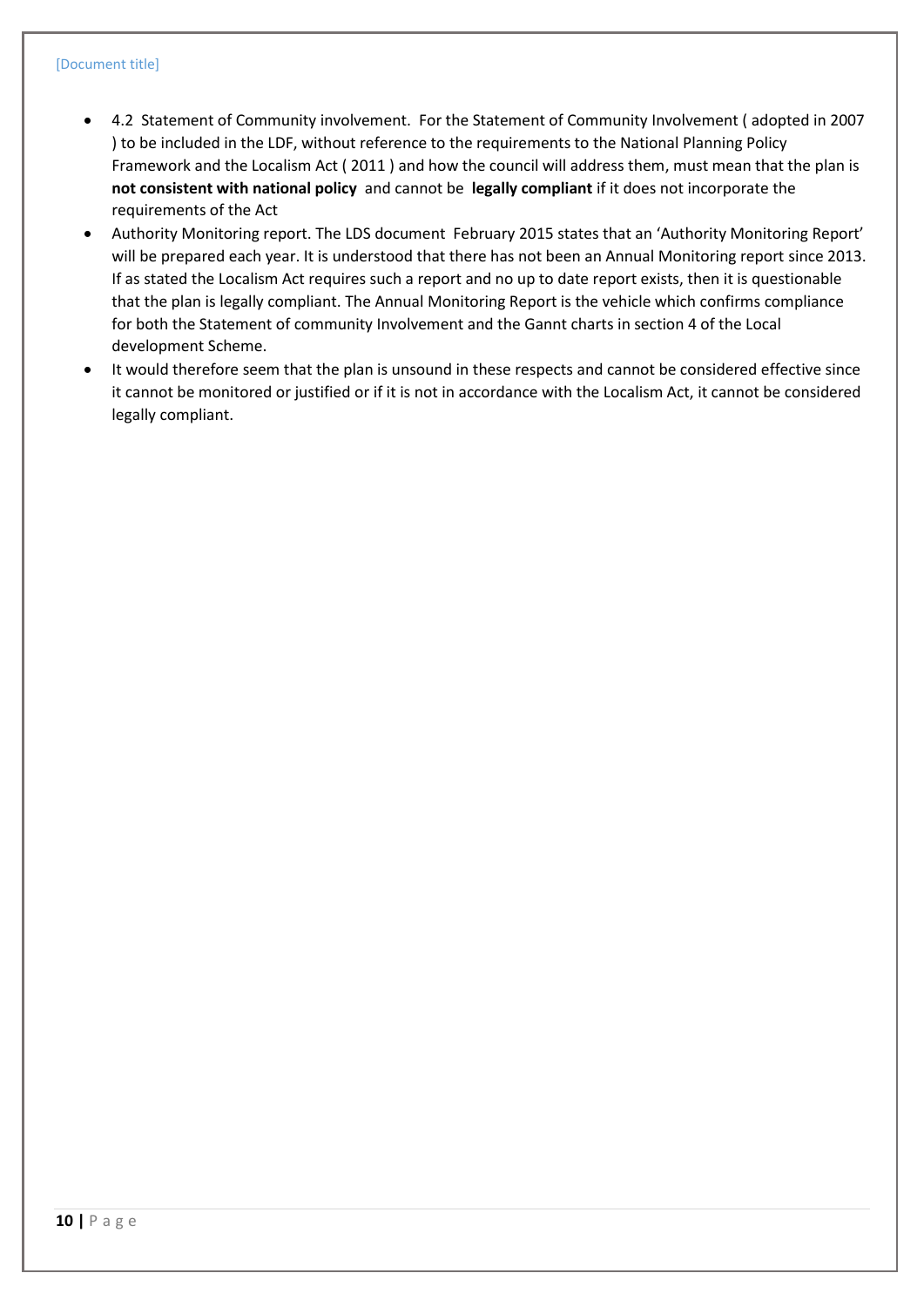# **Appendix 1**

| <b>HMCA</b>             | Largest<br>Community | <b>Share of Housing</b><br><b>Allocation</b> | <b>Actual</b><br><b>Houses</b> |
|-------------------------|----------------------|----------------------------------------------|--------------------------------|
| Airebrough              | Guiseley             | 61%                                          | 773                            |
| <b>Outer North</b>      | Wetherby             | 7%                                           | 232                            |
| <b>Outer North West</b> | Otley                | 21%                                          | 135                            |
| <b>Outer South</b>      | Rothwell             | 52%                                          | 920                            |
| <b>Outer South East</b> | Garforth             | 83%                                          | 2314                           |
| <b>Outer South West</b> | Morley               | 23%                                          | 1025                           |
| <b>Outer West</b>       | Pudsey               | 26%                                          | 535                            |

## **Appendix 2**

Using the LCC standard for green space topologies per 1,000 people. Garforth has a population of 15,000. Number of Children is estimated at 2,800

|                                         |                   | Standard/1000   Garforth needs | We have | deficiency |
|-----------------------------------------|-------------------|--------------------------------|---------|------------|
| Parks & Gardens                         | ha                | 15 <sub>ha</sub>               | 8.471ha | 6.5        |
| Outdoor sports provision                | 1.2 <sub>ha</sub> | 18 <sub>ha</sub>               | 8.44    | 9.56       |
| <b>Excluding educational facilities</b> |                   |                                |         |            |
| Amenity greenspace                      | $0.45$ ha         | 6.75 ha                        | 3.15    | 3.6        |
| <b>Allotments</b>                       | $0.24$ ha         | 3.6 ha                         | 2.11    | 1.49       |
| Natural green space                     | 0.7 <sub>ha</sub> | 10.5 <sub>ha</sub>             | 9.72    | 0.78       |
| Children's play facilities              | $\overline{2}$    | 6                              | 3       | 3          |
|                                         |                   |                                |         |            |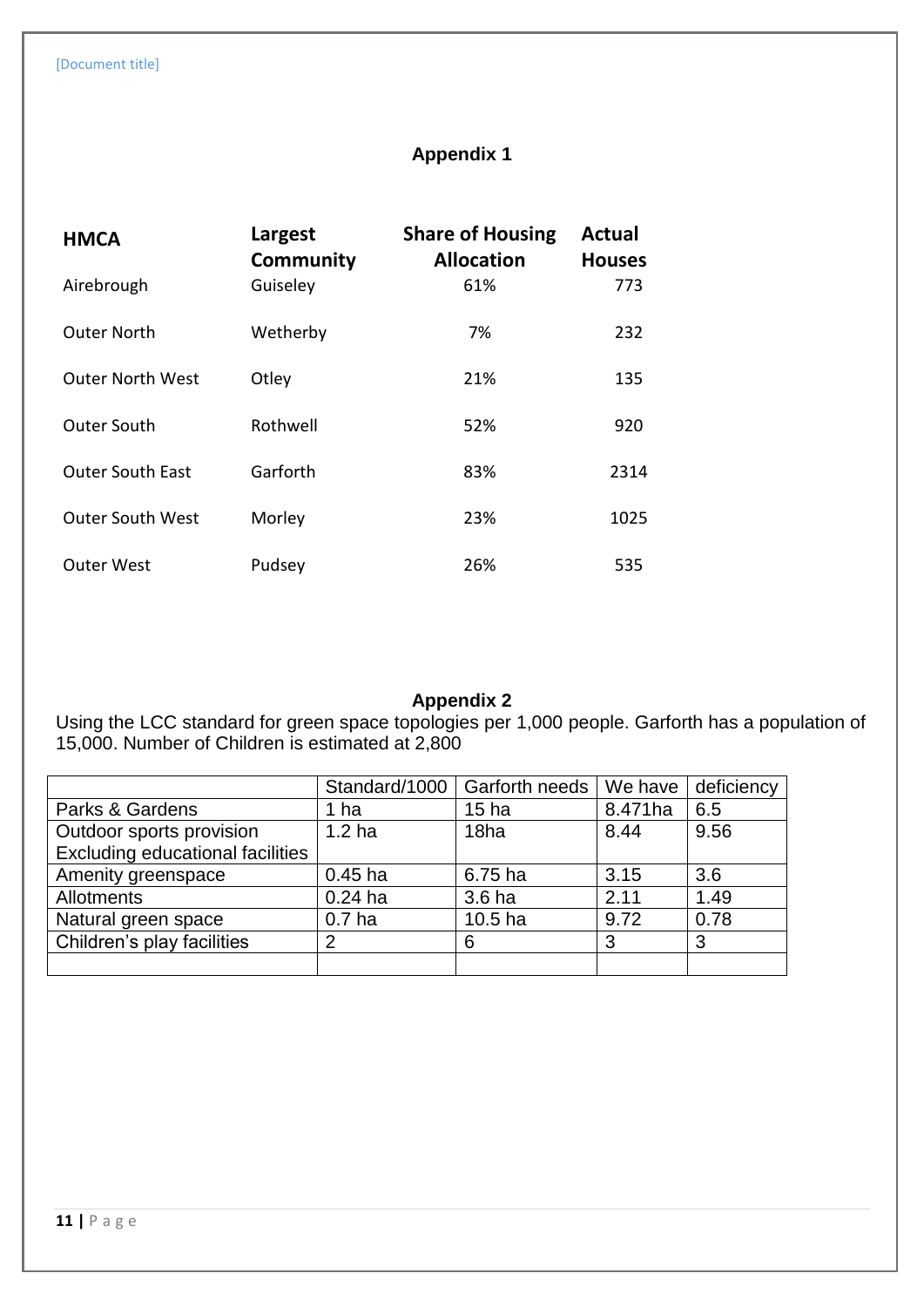## **Appendix 3**

Two residents whose garden backs onto the site 1232B have listed the wildlife that has visited their garden over the last two years:

Birds: Blue, great, coal and long tailed tits

Green, bull, gold and chaffinches,

Siskens, Blackcaps, Great spotted woodpecker

Rare sightings include; yellow Hammers, Bramblings, Goldcrest, Lesser Spotted Woodpecker, Pied Wagtail and partridges. These will certainly disappear with the proposed development

Butterflies : orange tips, Comma, painted lady, peacocks, common blue Red Admiral, large tortoiseshell, listed as recently extinct Cinnabar moths

Mammals : Foxes and hedgehogs

The habitats of several of the above need protecting including the red kites and buzzards which are becoming a more frequent sight around Garforth.

## **Appendix 4**

This is a Sustainability Analysis summary for the rejected and the selected sites and sorted them into descending score sequence. Selected sites are in green, ignored sites in red.

Site 1232b is ranked joint 41st choice out of 49 sites with only 6 sites scoring lower. The 40 sites ranked above 1232b have a capacity to accommodate 9897 houses

| Rank           | <b>Site No</b> | <b>Description</b>                               |     | <b>Capacity SA Score</b> |
|----------------|----------------|--------------------------------------------------|-----|--------------------------|
| 1              | 5013           | High St Kippax                                   | 16  | 13                       |
| $\overline{2}$ | 5012           | Fairview Farm Wakefield Rd Garforth<br>$0.74$ ha | 0   | 8                        |
| 3              | 265            | Ash Tree School Kippax                           | 22  | 7                        |
| 4              | 1357           | Ninevah Lane Allerton Bywater                    | 57  | 7                        |
| 5              | 2032           | Lotherton Way Ashh lane Garforth                 | 23  | 6                        |
| 6              | 1321           | Moorleigh Drive Kippax                           | 13  | 5                        |
| 7              | 1366           | Sth of Selby Rd Garforth                         | 38  | 5                        |
| 8              | 3100a          | St Aidans Rd Gt Preston                          | 70  | 5                        |
| 9              | 1175a          | Brigshaw Lane Kipapx                             | 76  | 5                        |
| 10             | 3321           | Berry Lane Gt Preston                            | 84  | 4                        |
| 11             | 310            | Barnsdale Rd Allerton Bywater                    | 49  | 4                        |
| 12             |                | CFSM021 Wakefield Road 1044                      | 575 | 3                        |
| 13             | 3105           | Allotment Gardens Sandgate Dr Kippax             | 55  | 3                        |
| 14             | 3463           | Nth of Brigshaw Allerton Bywater                 | 125 | 3                        |
| 15             | 3102           | Park Lane Kippax                                 | 48  | $\overline{2}$           |
| 16             | 3109a          | sth of Selby Rd Kippax                           | 140 | $\overline{2}$           |
| 17             | 3112           | Fairview Farm Wakefield Rd                       | 243 | 2                        |
| 18             | 2091           | Aberford Rd                                      | 55  | $\mathbf{1}$             |
| 19             | 3104           | Sandgate Lane Kippax                             | 147 | 1                        |
| 20             | 4250           | Sandgate Terrace                                 | 100 | 1                        |
| 1212222        |                |                                                  |     |                          |